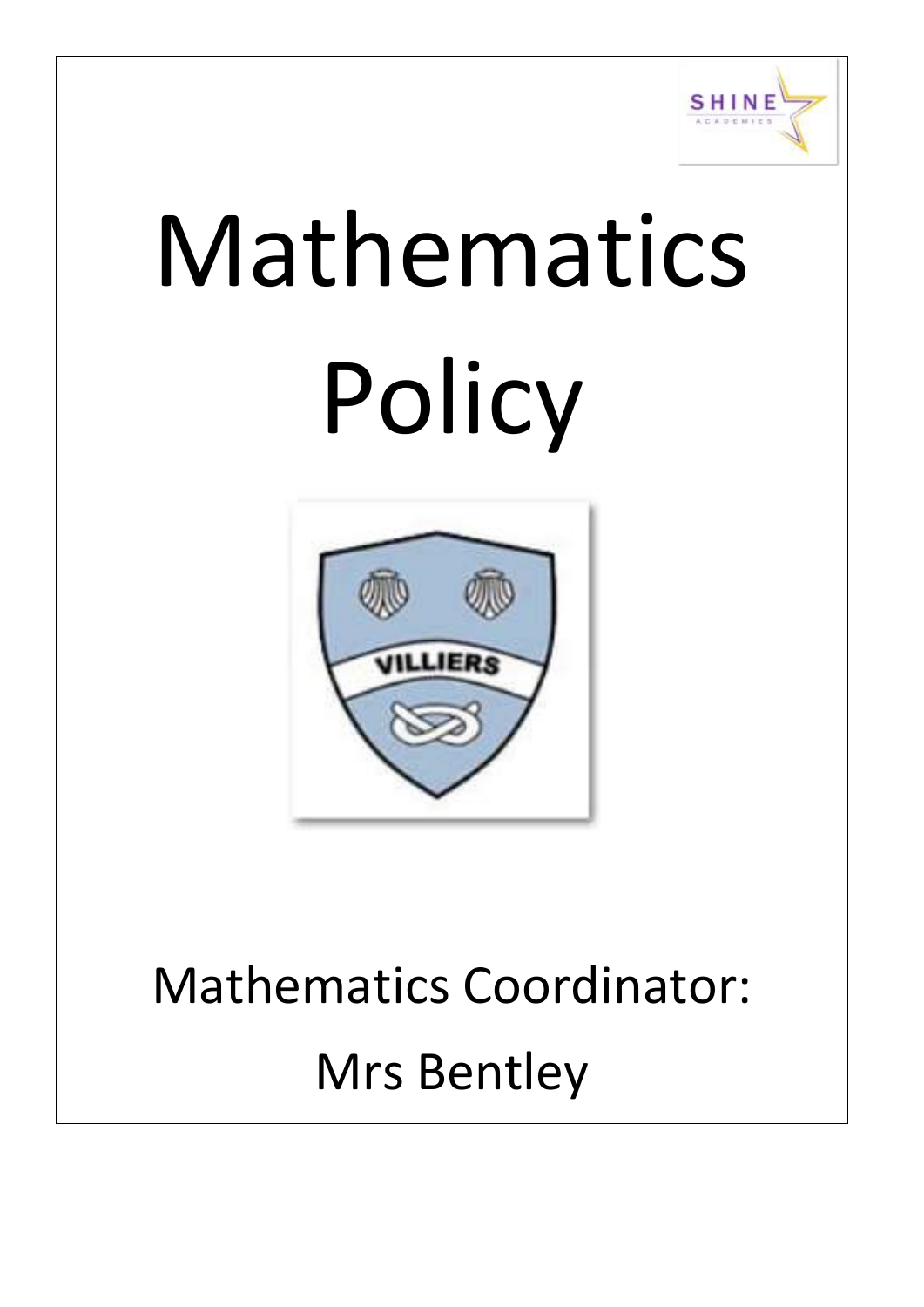### **Our Vision:**

Through a positive caring environment, we provide the opportunity for every child to reach their full potential.

### **Our Big Ideas in Primary Mathematics are:**

- The Number Line
- Place Value
- Equivalence
- Meanings and Symbols
- Estimation
- Classification
- Patterns
- Numerical Reasoning

Big Ideas help learners connect different aspects of mathematics.

Big Ideas are conceptually important in encouraging connections.

A Big Idea can be addressed across all the years of primary schooling.

#### **Rationale**

Mathematics equips pupils with the uniquely powerful set of tools to understand and change the world. These tools include logical reasoning, problem solving skills and the ability to think in abstract ways.

Mathematics is important in everyday life. It is integral to all aspects of life and with this in mind we endeavour to ensure that children develop a positive and enthusiastic attitude towards mathematics that will stay with them.

It is vital that a positive attitude towards mathematics is encouraged amongst all of our pupils in order to foster confidence and achievement in a skill that is essential in our society. At Villiers we use the White Rose Maths overviews as the basis of our mathematics programme. We are committed to ensuring that all pupils achieve mastery in the key concepts of mathematics, appropriate for their age group, in order that they make genuine progress and avoid gaps in their understanding that provide barriers to learning as they move through education. Assessment for Learning, an emphasis on investigation, problem solving and the development of mathematical thinking and a rigorous approach to the development of teacher subject knowledge are therefore essential components of the Villiers Primary School approach to this subject.

#### **Aims**

We aim to provide the pupils with a mathematics curriculum and high quality teaching to produce individuals who are numerate, creative, independent, inquisitive, enquiring and confident. We also aim to provide a stimulating environment and adequate resources so that pupils can develop their mathematical skills to the full.

Our pupils should:

- have a well-developed sense of the size of a number and where it fits into the number system
- know by heart number facts such as number bonds, multiplication tables, doubles and halves
- calculate accurately and efficiently, both mentally and in writing and paper,
- drawing on a range of calculation strategies
- make sense of number problems, including non-routine/'real' problems and identify the operations needed to solve them
- explain their methods and reasoning, using correct mathematical terms
- judge whether their answers are reasonable and have strategies for checking them where necessary
- suggest suitable units for measuring and make sensible estimates of measurements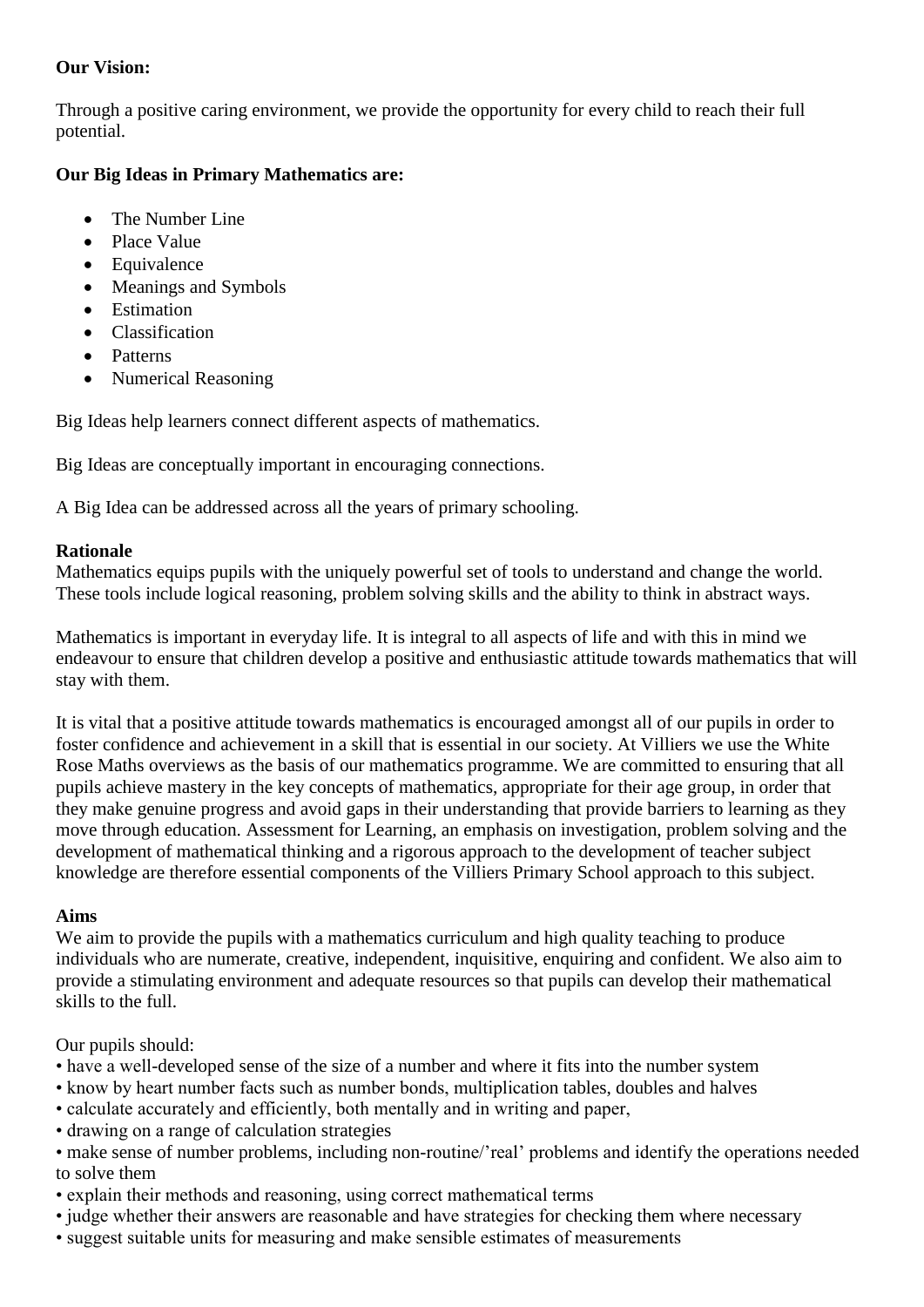- explain and make predictions from the numbers in graphs, diagrams, charts and tables
- develop spatial awareness and an understanding of the properties of 2d and 3dshapes

#### **Provision**

Pupils are provided with a variety of opportunities to develop and extend their Mathematical skills, including:

- Group work
- Paired work
- Whole class teaching
- Individual work

Pupils engage in:

- the development of mental strategies
- written methods
- practical work
- investigational work
- problem solving
- mathematical discussion
- consolidation of basic skills and number facts
- maths games

We recognise the importance of establishing a secure foundation in mental calculation and recall of number facts before standard written methods are introduced. We use accurate mathematical vocabulary in our teaching and children are expected to use it in their verbal and written explanations.

We set work that is challenging, motivating and encourages the pupils to think about how they learn and to talk about what they have been learning. Additional enrichment opportunities are provided for pupils to further develop mathematical thinking e.g. through cooking, music, and maths investigations and games.

Teachers plan problem solving and investigational activities daily to ensure that pupils develop the skills of mathematical thinking and enquiry.

To provide adequate time for developing mathematics, maths is taught daily and discretely. Maths lessons may vary in length but will usually last for about 60 minutes. Alongside a daily 20 minutes arithmetic slot and a 15 minute times tables slots.

#### **Teaching Approaches**

Teachers use a range of teaching strategies to engage the children in maths and ensure progress is made by all children within a class; no set formula is used. A typical lesson would include:

• Both teaching input and pupil activities,

• A balance between whole class, guided grouped and independent work, (groups, pairs and individual work)

• effectively differentiated activities/objectives and appropriate challenge.

Sometimes the focus for the session is new learning, at other times pupils may be practising, to master the application of a concept they have learned earlier. The focus of the session may vary for different children depending on their learning needs.

Teachers plan learning that is differentiated to meet the needs of all pupils, whether they have a specific learning difficulty in maths or whether they are particularly able.

**Assessment Formative Assessment**